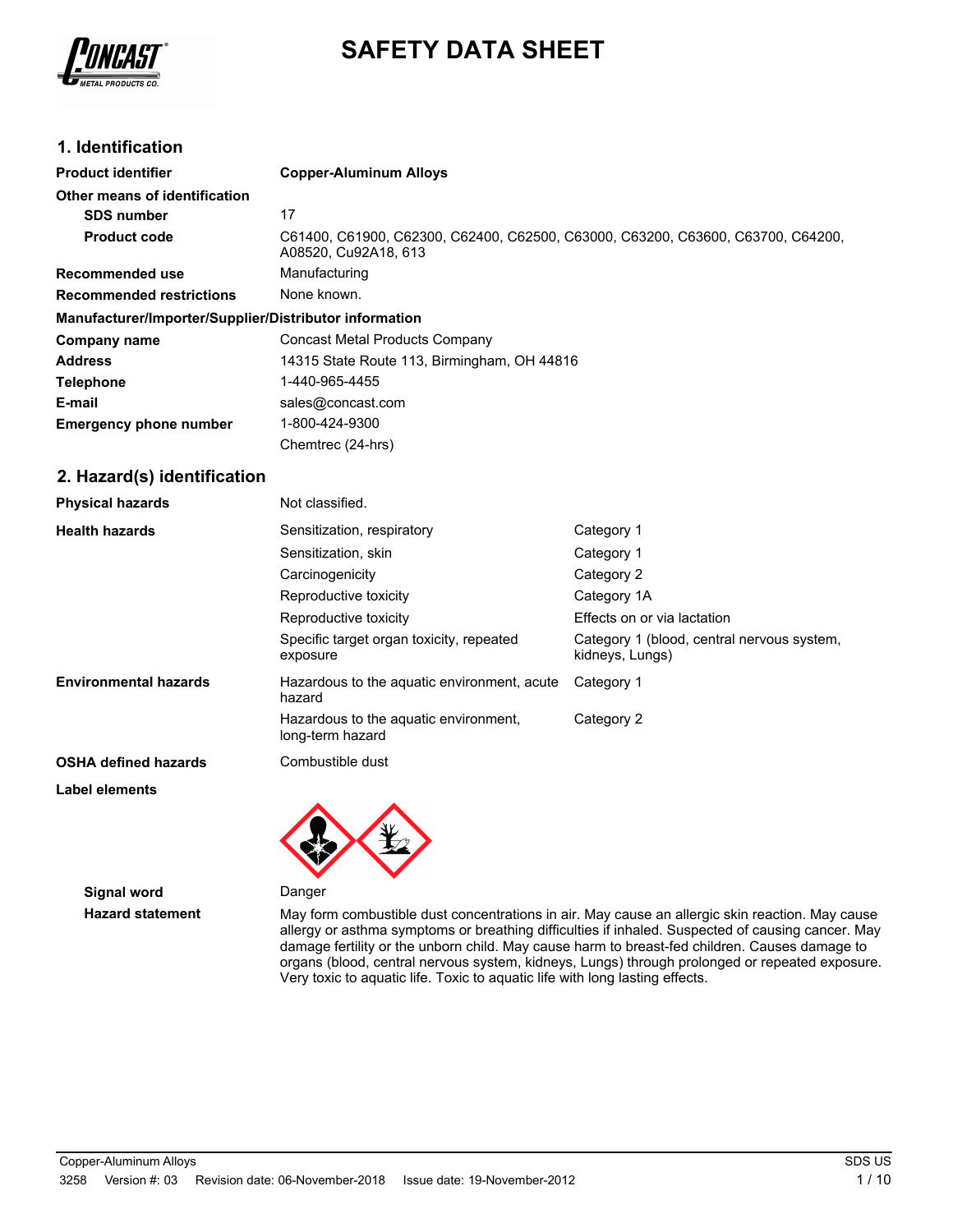| <b>Precautionary statement</b>               |                                                                                                                                                                                                                                                                                                                                                                                                                                                                                                                                                                                                                                                                                                                                                                                                            |
|----------------------------------------------|------------------------------------------------------------------------------------------------------------------------------------------------------------------------------------------------------------------------------------------------------------------------------------------------------------------------------------------------------------------------------------------------------------------------------------------------------------------------------------------------------------------------------------------------------------------------------------------------------------------------------------------------------------------------------------------------------------------------------------------------------------------------------------------------------------|
| <b>Prevention</b>                            | Obtain special instructions before use. Do not handle until all safety precautions have been read<br>and understood. Prevent dust accumulation to minimize explosion hazard. Keep away from<br>heat/sparks/open flames/hot surfaces. - No smoking. Keep container tightly closed. Ground/bond<br>container and receiving equipment. Do not breathe dust/fume. Avoid contact during<br>pregnancy/while nursing. Wash thoroughly after handling. Do not eat, drink or smoke when using<br>this product. Contaminated work clothing must not be allowed out of the workplace. Avoid release<br>to the environment. Wear protective gloves/protective clothing/eye protection/face protection. In<br>case of inadequate ventilation wear respiratory protection. Observe good industrial hygiene<br>practices. |
| <b>Response</b>                              | If on skin: Wash with plenty of water. If inhaled: If breathing is difficult, remove person to fresh air<br>and keep comfortable for breathing. If exposed or concerned: Get medical advice/attention. If skin<br>irritation or rash occurs: Get medical advice/attention. If experiencing respiratory symptoms: Call a<br>poison center/doctor. Wash contaminated clothing before reuse. In case of fire: Use appropriate<br>media to extinguish. Collect spillage.                                                                                                                                                                                                                                                                                                                                       |
| <b>Storage</b>                               | Store locked up.                                                                                                                                                                                                                                                                                                                                                                                                                                                                                                                                                                                                                                                                                                                                                                                           |
| <b>Disposal</b>                              | Dispose of contents/container in accordance with local/regional/national/international regulations.                                                                                                                                                                                                                                                                                                                                                                                                                                                                                                                                                                                                                                                                                                        |
| Hazard(s) not otherwise<br>classified (HNOC) | None known.                                                                                                                                                                                                                                                                                                                                                                                                                                                                                                                                                                                                                                                                                                                                                                                                |
| Supplemental information                     | 4.5% of the mixture consists of component(s) of unknown acute dermal toxicity.                                                                                                                                                                                                                                                                                                                                                                                                                                                                                                                                                                                                                                                                                                                             |
|                                              |                                                                                                                                                                                                                                                                                                                                                                                                                                                                                                                                                                                                                                                                                                                                                                                                            |

### **3. Composition/information on ingredients**

**Mixtures**

| <b>Chemical name</b> | <b>CAS number</b> | $\%$        |
|----------------------|-------------------|-------------|
| Copper               | 7440-50-8         | $58 - 94.5$ |
| <b>Aluminium</b>     | 7429-90-5         | $0.25 - 16$ |
| Nickel               | 7440-02-0         | $0 - 5.5$   |
| Manganese            | 7439-96-5         | $0.3 - 3.5$ |
| Lead                 | 7439-92-1         | $0 - 3$     |
| Cobalt               | 7440-48-4         | $0 - 2.5$   |
| Silicon              | 7440-21-3         | $0 - 1.5$   |
|                      |                   |             |

**Composition comments** All concentrations are in percent by weight unless otherwise indicated.

| 4. First-aid measures |  |
|-----------------------|--|
|-----------------------|--|

| <b>Inhalation</b>                                                            | If breathing is difficult, remove to fresh air and keep at rest in a position comfortable for breathing.<br>Oxygen or artificial respiration if needed. Do not use mouth-to-mouth method if victim inhaled the<br>substance. Induce artificial respiration with the aid of a pocket mask equipped with a one-way<br>valve or other proper respiratory medical device. If experiencing respiratory symptoms: Call a<br>poison center or doctor/physician.                              |
|------------------------------------------------------------------------------|---------------------------------------------------------------------------------------------------------------------------------------------------------------------------------------------------------------------------------------------------------------------------------------------------------------------------------------------------------------------------------------------------------------------------------------------------------------------------------------|
| <b>Skin contact</b>                                                          | Remove contaminated clothing immediately and wash skin with soap and water. In case of<br>eczema or other skin disorders: Seek medical attention and take along these instructions. In case<br>of contact with hot or molten product, cool rapidly with water and seek immediate medical<br>attention. Do not attempt to remove molten product from skin because skin will tear easily. Cuts or<br>abrasions should be treated promptly with thorough cleansing of the affected area. |
| Eye contact                                                                  | Do not rub eyes. Rinse with water. Get medical attention if irritation develops and persists.                                                                                                                                                                                                                                                                                                                                                                                         |
| Ingestion                                                                    | Rinse mouth. Get medical attention if symptoms occur.                                                                                                                                                                                                                                                                                                                                                                                                                                 |
| <b>Most important</b><br>symptoms/effects, acute and<br>delayed              | Elevated temperatures or mechanical action may form dust and fumes which may be irritating to<br>the eye, mucous membranes and respiratory tract. Narcosis. Behavioral changes. Decrease in<br>motor functions. Difficulty in breathing. May cause an allergic skin reaction. Dermatitis. Rash.<br>Prolonged exposure may cause chronic effects. Contact with hot material can cause thermal burns<br>which may result in permanent damage.                                           |
| Indication of immediate<br>medical attention and special<br>treatment needed | Provide general supportive measures and treat symptomatically. Keep victim under observation.<br>Symptoms may be delayed.                                                                                                                                                                                                                                                                                                                                                             |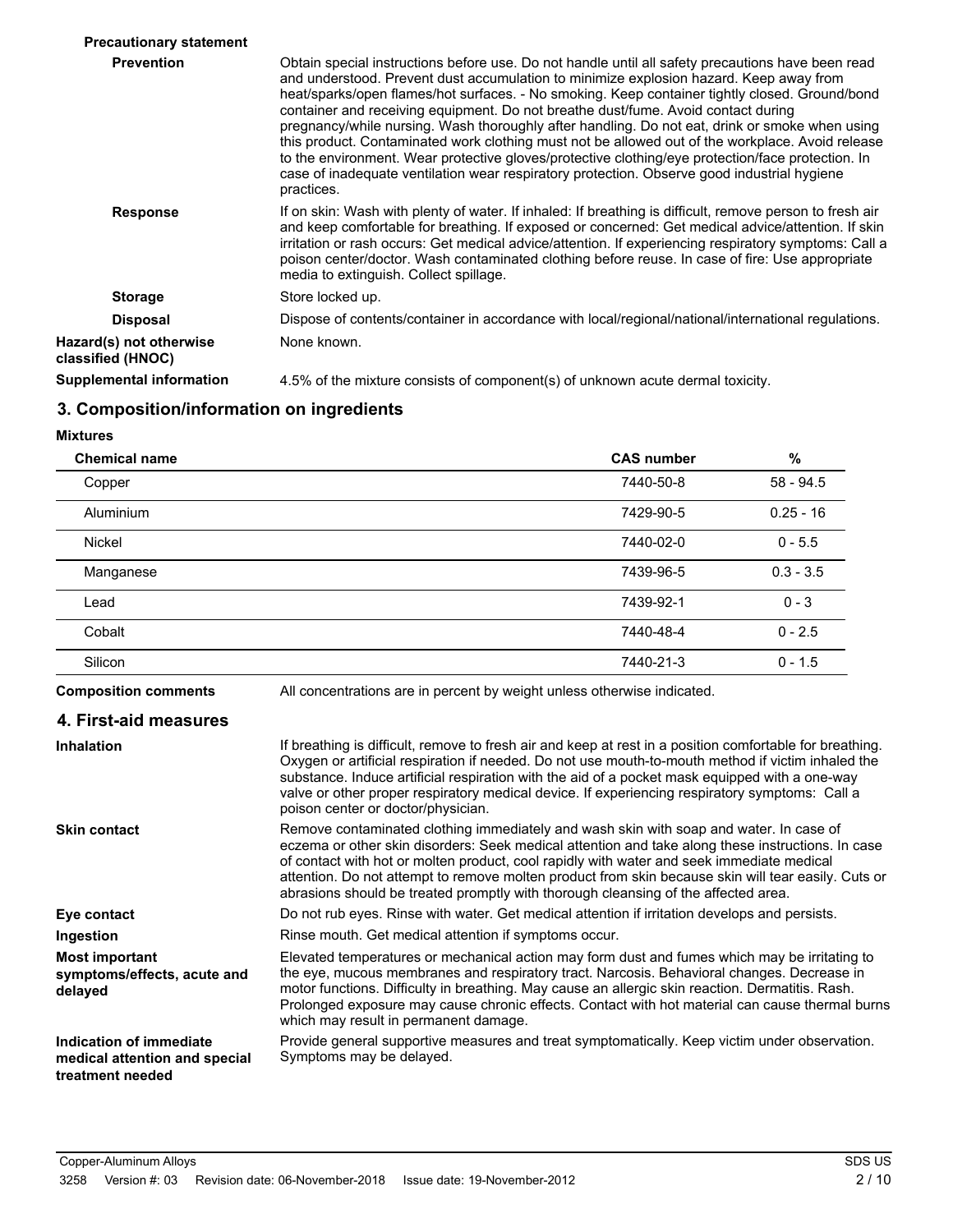IF exposed or concerned: Get medical advice/attention. If you feel unwell, seek medical advice (show the label where possible). Ensure that medical personnel are aware of the material(s) involved, and take precautions to protect themselves. Show this safety data sheet to the doctor in **General information**

### **5. Fire-fighting measures**

| Suitable extinguishing media                                     | Special powder against metal fires. Dry sand. Carbon dioxide (CO2). Apply extinguishing media<br>carefully to avoid creating airborne dust. Avoid high pressure media which could cause the<br>formation of a potentially explosible dust-air mixture.                                                                                                                                                                                                                                                                                         |
|------------------------------------------------------------------|------------------------------------------------------------------------------------------------------------------------------------------------------------------------------------------------------------------------------------------------------------------------------------------------------------------------------------------------------------------------------------------------------------------------------------------------------------------------------------------------------------------------------------------------|
| Unsuitable extinguishing<br>media                                | Do not use water or halogenated extinguishing media. Hot molten material will react violently with<br>water resulting in spattering and fuming.                                                                                                                                                                                                                                                                                                                                                                                                |
| Specific hazards arising from<br>the chemical                    | Explosion hazard: Avoid generating dust; fine dust dispersed in air in sufficient concentrations and<br>in the presence of an ignition source is a potential dust explosion hazard. Contact with acids will<br>release flammable hydrogen gas. During fire, gases hazardous to health may be formed.<br>Combustion products may include: metal oxides. In a fire, nickel may form nickel carbonyl, a<br>highly toxic substance and known carcinogen. Upon combustion, this product may yield toxic<br>vapors/fumes of lead and lead compounds. |
| Special protective equipment<br>and precautions for firefighters | Self-contained breathing apparatus and full protective clothing must be worn in case of fire.                                                                                                                                                                                                                                                                                                                                                                                                                                                  |
| <b>Fire fighting</b><br>equipment/instructions                   | In case of fire and/or explosion do not breathe fumes. Move containers from fire area if you can do<br>so without risk.                                                                                                                                                                                                                                                                                                                                                                                                                        |
| <b>Specific methods</b>                                          | Use standard firefighting procedures and consider the hazards of other involved materials.                                                                                                                                                                                                                                                                                                                                                                                                                                                     |
| <b>General fire hazards</b>                                      | May form combustible dust concentrations in air.                                                                                                                                                                                                                                                                                                                                                                                                                                                                                               |

attendance. Wash contaminated clothing before reuse.

### **6. Accidental release measures**

| <b>Personal precautions,</b><br>protective equipment and<br>emergency procedures | Keep unnecessary personnel away. Keep people away from and upwind of spill/leak. Use only<br>non-sparking tools. Dust deposits should not be allowed to accumulate on surfaces, as these may<br>form an explosive mixture if they are released into the atmosphere in sufficient concentration.<br>Wear appropriate protective equipment and clothing during clean-up. Do not touch damaged<br>containers or spilled material unless wearing appropriate protective clothing. Avoid inhalation of<br>fumes from heated product. Ensure adequate ventilation. Local authorities should be advised if<br>significant spillages cannot be contained. For personal protection, see section 8 of the SDS.                                                                                                                                                                                                          |
|----------------------------------------------------------------------------------|---------------------------------------------------------------------------------------------------------------------------------------------------------------------------------------------------------------------------------------------------------------------------------------------------------------------------------------------------------------------------------------------------------------------------------------------------------------------------------------------------------------------------------------------------------------------------------------------------------------------------------------------------------------------------------------------------------------------------------------------------------------------------------------------------------------------------------------------------------------------------------------------------------------|
| <b>Methods and materials for</b><br>containment and cleaning up                  | Eliminate all ignition sources (no smoking, flares, sparks, or flames in immediate area). Take<br>precautionary measures against static discharge. Use only non-sparking tools. Avoid dispersal of<br>dust in the air (i.e., clearing dust surfaces with compressed air). The product is immiscible with<br>water and will sediment in water systems. Stop the flow of material, if this is without risk. Allow<br>molten material to cool and solidify before disposal. Recover and recycle, if practical.                                                                                                                                                                                                                                                                                                                                                                                                   |
|                                                                                  | Large Spills: Wet down with water and dike for later disposal. Shovel the material into waste<br>container. Following product recovery, flush area with water.                                                                                                                                                                                                                                                                                                                                                                                                                                                                                                                                                                                                                                                                                                                                                |
|                                                                                  | Small Spills: Sweep up or vacuum up spillage and collect in suitable container for disposal.                                                                                                                                                                                                                                                                                                                                                                                                                                                                                                                                                                                                                                                                                                                                                                                                                  |
|                                                                                  | Never return spills to original containers for re-use. Put material in suitable, covered, labeled<br>containers. For waste disposal, see section 13 of the SDS.                                                                                                                                                                                                                                                                                                                                                                                                                                                                                                                                                                                                                                                                                                                                               |
| <b>Environmental precautions</b>                                                 | Avoid release to the environment. Inform appropriate managerial or supervisory personnel of all<br>environmental releases. Prevent further leakage or spillage if safe to do so. Avoid discharge into<br>drains, water courses or onto the ground.                                                                                                                                                                                                                                                                                                                                                                                                                                                                                                                                                                                                                                                            |
| 7. Handling and storage                                                          |                                                                                                                                                                                                                                                                                                                                                                                                                                                                                                                                                                                                                                                                                                                                                                                                                                                                                                               |
| <b>Precautions for safe handling</b>                                             | Obtain special instructions before use. Do not handle until all safety precautions have been read<br>and understood. Do not allow water to get into container because of violent reaction and possible<br>flash fire. Minimize dust generation and accumulation. Avoid significant deposits of material,<br>especially on horizontal surfaces, which may become airborne and form combustible dust clouds<br>and may contribute to secondary explosions. Routine housekeeping should be instituted to ensure<br>that dusts do not accumulate on surfaces. Dry powders can build static electricity charges when<br>subjected to the friction of transfer and mixing operations. Provide adequate precautions, such as<br>electrical grounding and bonding, or inert atmospheres. Keep away from heat/sparks/open<br>flames/hot surfaces. - No smoking. Explosion-proof general and local exhaust ventilation. |
|                                                                                  | Avoid contact with eyes, skin, and clothing. Avoid prolonged exposure. When using, do not eat,<br>drink or smoke. Pregnant or breastfeeding women must not handle this product. Should be<br>handled in closed systems, if possible. Wear appropriate personal protective equipment. Wash<br>hands thoroughly after handling. Avoid release to the environment. Observe good industrial<br>hygiene practices.                                                                                                                                                                                                                                                                                                                                                                                                                                                                                                 |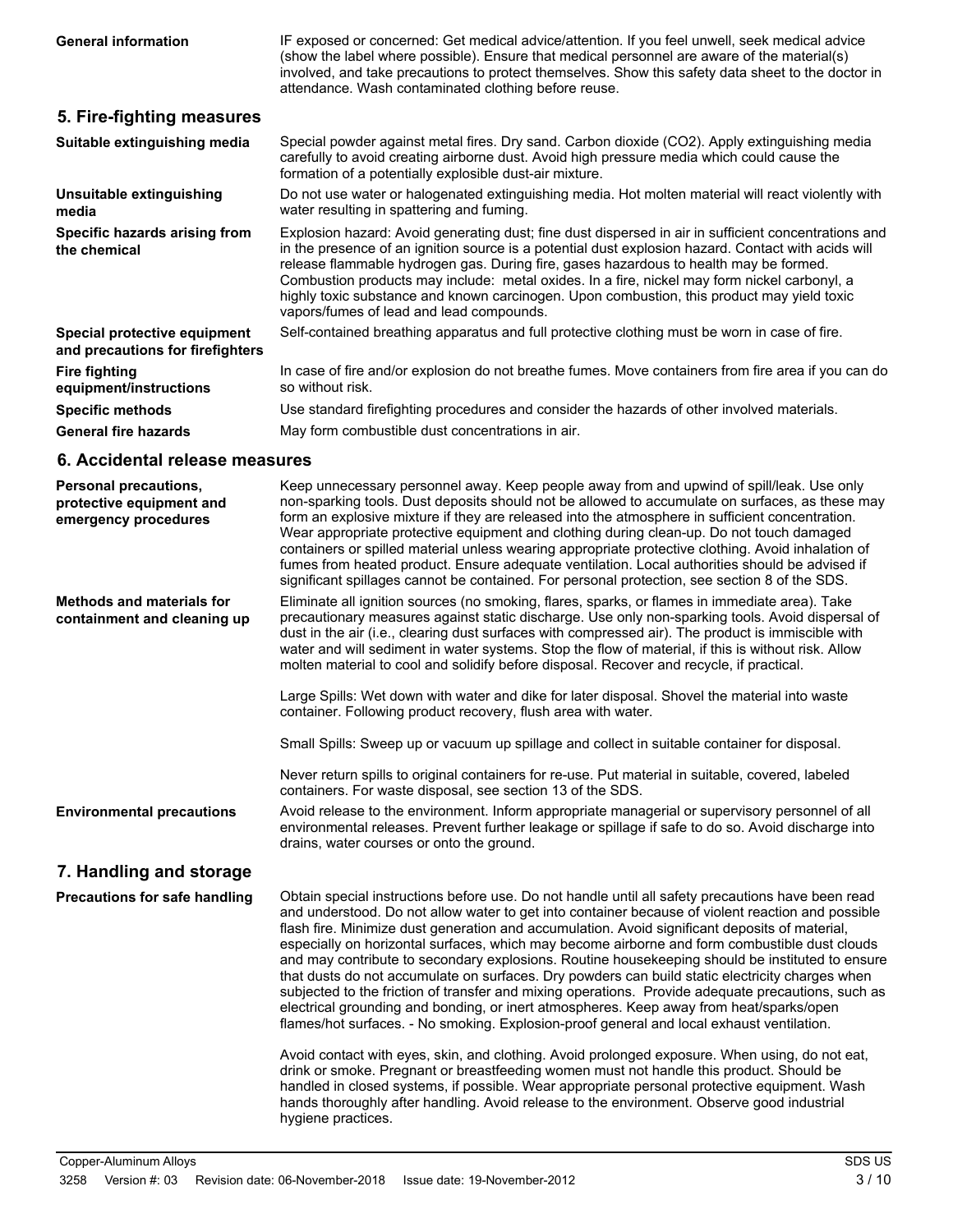### **8. Exposure controls/personal protection**

#### **Occupational exposure limits**

#### **US. OSHA Specifically Regulated Substances (29 CFR 1910.1001-1053)**

| <b>Components</b>                                                                      | <b>Type</b> | Value<br>$0.05$ mg/m $3$ |                                       |
|----------------------------------------------------------------------------------------|-------------|--------------------------|---------------------------------------|
| Lead (CAS 7439-92-1)                                                                   | <b>TWA</b>  |                          |                                       |
| US. OSHA Table Z-1 Limits for Air Contaminants (29 CFR 1910.1000)<br><b>Components</b> | <b>Type</b> | <b>Value</b>             | Form                                  |
| Aluminium (CAS 7429-90-5)                                                              | PEL         | $5$ mg/m $3$             | Respirable fraction.                  |
|                                                                                        |             | 15 mg/m3                 | Total dust.                           |
| Cobalt (CAS 7440-48-4)                                                                 | PEL         | $0.1$ mg/m $3$           | Dust and fume.                        |
| Copper (CAS 7440-50-8)                                                                 | PEL         | 1 $mg/m3$                | Dust and mist.                        |
|                                                                                        |             | $0.1$ mg/m $3$           | Fume.                                 |
| Manganese (CAS<br>7439-96-5)                                                           | Ceiling     | $5$ mg/m $3$             | Fume.                                 |
| Nickel (CAS 7440-02-0)                                                                 | PEL         | 1 $mg/m3$                |                                       |
| Silicon (CAS 7440-21-3)                                                                | PEL         | $5$ mg/m $3$             | Respirable fraction.                  |
|                                                                                        |             | 15 mg/m3                 | Total dust.                           |
| US. OSHA Table Z-3 (29 CFR 1910.1000)                                                  |             |                          |                                       |
| <b>Components</b>                                                                      | <b>Type</b> | <b>Value</b>             | Form                                  |
| Aluminium (CAS 7429-90-5)                                                              | <b>TWA</b>  | $5$ mg/m $3$             | Respirable fraction.                  |
|                                                                                        |             | 15 mg/m3                 | Total dust.                           |
|                                                                                        |             | 50 mppcf                 | Total dust.                           |
|                                                                                        |             | 15 mppcf                 | Respirable fraction.                  |
| <b>US. ACGIH Threshold Limit Values</b>                                                |             |                          |                                       |
| <b>Components</b>                                                                      | <b>Type</b> | Value                    | Form                                  |
| Aluminium (CAS 7429-90-5)                                                              | <b>TWA</b>  | 1 $mg/m3$                | Respirable fraction.                  |
| Cobalt (CAS 7440-48-4)                                                                 | TWA         | $0.02$ mg/m $3$          |                                       |
| Copper (CAS 7440-50-8)                                                                 | <b>TWA</b>  | 1 $mg/m3$                | Dust and mist.                        |
|                                                                                        |             | $0.2$ mg/m $3$           | Fume.                                 |
| Lead (CAS 7439-92-1)                                                                   | <b>TWA</b>  | $0.05$ mg/m $3$          |                                       |
| Manganese (CAS<br>7439-96-5)                                                           | <b>TWA</b>  | $0.1$ mg/m $3$           | Inhalable fraction.                   |
|                                                                                        |             | $0.02$ mg/m $3$          | Respirable fraction.                  |
| Nickel (CAS 7440-02-0)                                                                 | <b>TWA</b>  | $1.5 \text{ mg/m}$ 3     | Inhalable fraction.                   |
| US. NIOSH: Pocket Guide to Chemical Hazards<br><b>Components</b>                       | <b>Type</b> | Value                    | Form                                  |
| Aluminium (CAS 7429-90-5)                                                              | <b>TWA</b>  | $5$ mg/m $3$             | Respirable.                           |
|                                                                                        |             | $5$ mg/m $3$             | Welding fume or<br>pyrophoric powder. |
|                                                                                        |             | 10 mg/m3                 | Total                                 |
| Cobalt (CAS 7440-48-4)                                                                 | <b>TWA</b>  | $0.05$ mg/m $3$          | Dust and fume.                        |
| Copper (CAS 7440-50-8)                                                                 | <b>TWA</b>  | 1 $mg/m3$                | Dust and mist.                        |
| Lead (CAS 7439-92-1)                                                                   | <b>TWA</b>  | 0.05 mg/m3               |                                       |
| Manganese (CAS<br>7439-96-5)                                                           | <b>STEL</b> | $3$ mg/m $3$             | Fume.                                 |
|                                                                                        | <b>TWA</b>  | 1 $mg/m3$                | Fume.                                 |
| Nickel (CAS 7440-02-0)                                                                 | <b>TWA</b>  | $0.015$ mg/m3            |                                       |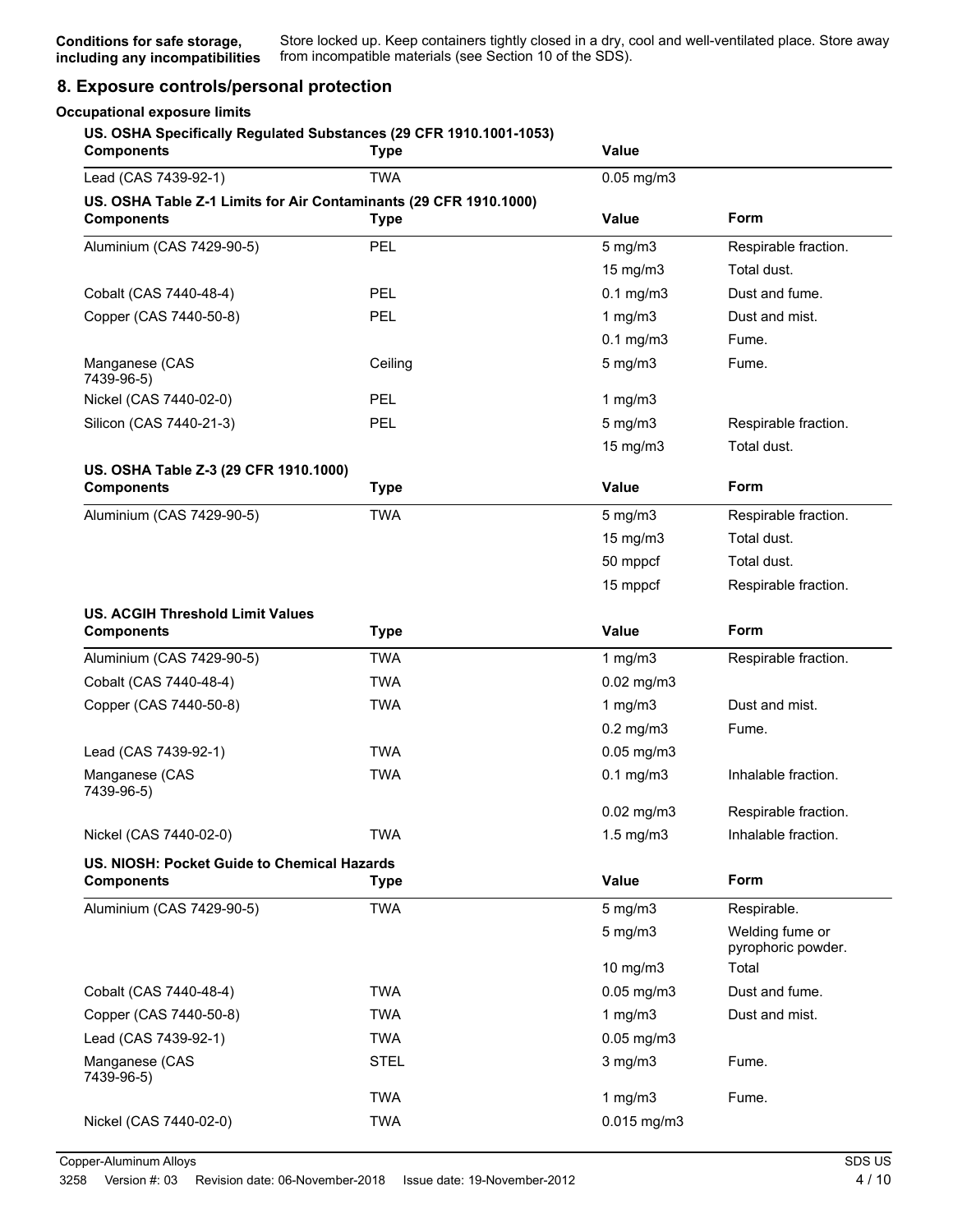| US. NIOSH: Pocket Guide to Chemical Hazards                           |                                                                                            |                    |                 |                      |                                                                                                                                                                                                                                                                                                                                                                                                         |
|-----------------------------------------------------------------------|--------------------------------------------------------------------------------------------|--------------------|-----------------|----------------------|---------------------------------------------------------------------------------------------------------------------------------------------------------------------------------------------------------------------------------------------------------------------------------------------------------------------------------------------------------------------------------------------------------|
| <b>Components</b>                                                     | <b>Type</b>                                                                                |                    |                 | <b>Value</b>         | Form                                                                                                                                                                                                                                                                                                                                                                                                    |
| Silicon (CAS 7440-21-3)                                               | <b>TWA</b>                                                                                 |                    |                 | $5$ mg/m $3$         | Respirable.                                                                                                                                                                                                                                                                                                                                                                                             |
|                                                                       |                                                                                            |                    |                 | 10 $mg/m3$           | Total                                                                                                                                                                                                                                                                                                                                                                                                   |
| <b>Biological limit values</b>                                        |                                                                                            |                    |                 |                      |                                                                                                                                                                                                                                                                                                                                                                                                         |
| <b>ACGIH Biological Exposure Indices</b>                              |                                                                                            |                    |                 |                      |                                                                                                                                                                                                                                                                                                                                                                                                         |
| <b>Components</b>                                                     | <b>Value</b>                                                                               | <b>Determinant</b> | <b>Specimen</b> | <b>Sampling Time</b> |                                                                                                                                                                                                                                                                                                                                                                                                         |
| Cobalt (CAS 7440-48-4)                                                | $15 \mu g/l$                                                                               | Cobalt             | Urine           |                      |                                                                                                                                                                                                                                                                                                                                                                                                         |
| Lead (CAS 7439-92-1)                                                  | $200 \mu g/l$                                                                              | Lead               | <b>Blood</b>    |                      |                                                                                                                                                                                                                                                                                                                                                                                                         |
| * - For sampling details, please see the source document.             |                                                                                            |                    |                 |                      |                                                                                                                                                                                                                                                                                                                                                                                                         |
| Appropriate engineering<br>controls                                   | acceptable level.                                                                          |                    |                 |                      | Explosion-proof general and local exhaust ventilation. Good general ventilation should be used.<br>Ventilation rates should be matched to conditions. If applicable, use process enclosures, local<br>exhaust ventilation, or other engineering controls to maintain airborne levels below recommended<br>exposure limits. If exposure limits have not been established, maintain airborne levels to an |
| Individual protection measures, such as personal protective equipment |                                                                                            |                    |                 |                      |                                                                                                                                                                                                                                                                                                                                                                                                         |
| <b>Eye/face protection</b>                                            | number (per ANSI Z49.1-1988, "Safety in Welding and Cutting") be worn.                     |                    |                 |                      | Unvented, tight fitting goggles should be worn in dusty areas. Use of safety glasses or goggles is<br>required for welding, burning, sawing, brazing, grinding or machining operations. When welding, it<br>is recommended that safety glasses, goggles, or face-shield with filter lens of appropriate shade                                                                                           |
| <b>Skin protection</b>                                                |                                                                                            |                    |                 |                      |                                                                                                                                                                                                                                                                                                                                                                                                         |
| <b>Hand protection</b>                                                | supplier.                                                                                  |                    |                 |                      | Wear suitable protective gloves to prevent cuts and abrasions. When material is heated, wear<br>gloves to protect against thermal burns. Suitable gloves can be recommended by the glove                                                                                                                                                                                                                |
| Other                                                                 |                                                                                            |                    |                 |                      | Wear appropriate chemical resistant clothing. Use of an impervious apron is recommended.                                                                                                                                                                                                                                                                                                                |
| <b>Respiratory protection</b>                                         | point of use. Appropriate respirator selection should be made by a qualified professional. |                    |                 |                      | When workers are facing concentrations above the exposure limit they must use appropriate<br>certified respirators. Wear NIOSH approved respirator appropriate for airborne exposure at the                                                                                                                                                                                                             |
| <b>Thermal hazards</b>                                                | Wear appropriate thermal protective clothing, when necessary.                              |                    |                 |                      |                                                                                                                                                                                                                                                                                                                                                                                                         |
| <b>General hygiene</b><br>considerations                              |                                                                                            |                    |                 |                      | Observe any medical surveillance requirements. When using, do not eat, drink or smoke. Always<br>observe good personal hygiene measures, such as washing after handling the material and before<br>eating, drinking, and/or smoking. Routinely wash work clothing and protective equipment to<br>remove contaminants. Contaminated work clothing should not be allowed out of the workplace.            |

## **9. Physical and chemical properties**

| Appearance                                   |                                                      |
|----------------------------------------------|------------------------------------------------------|
| <b>Physical state</b>                        | Solid.                                               |
| Form                                         | Shapes, Solids, Tubes & Turnings.                    |
| Color                                        | Yellow.                                              |
| Odor                                         | None.                                                |
| <b>Odor threshold</b>                        | Not available.                                       |
| рH                                           | Not available.                                       |
| Melting point/freezing point                 | Not available.                                       |
| Initial boiling point and boiling<br>range   | Not available.                                       |
| <b>Flash point</b>                           | Not available.                                       |
| <b>Evaporation rate</b>                      | Not available.                                       |
| Flammability (solid, gas)                    | Fine particles may form explosive mixtures with air. |
| Upper/lower flammability or explosive limits |                                                      |
| <b>Flammability limit - lower</b><br>$(\% )$ | Not available.                                       |
| <b>Flammability limit - upper</b><br>$(\% )$ | Not available.                                       |
| Vapor pressure                               | Not available.                                       |
| <b>Vapor density</b>                         | Not available.                                       |

Copper-Aluminum Alloys SDS US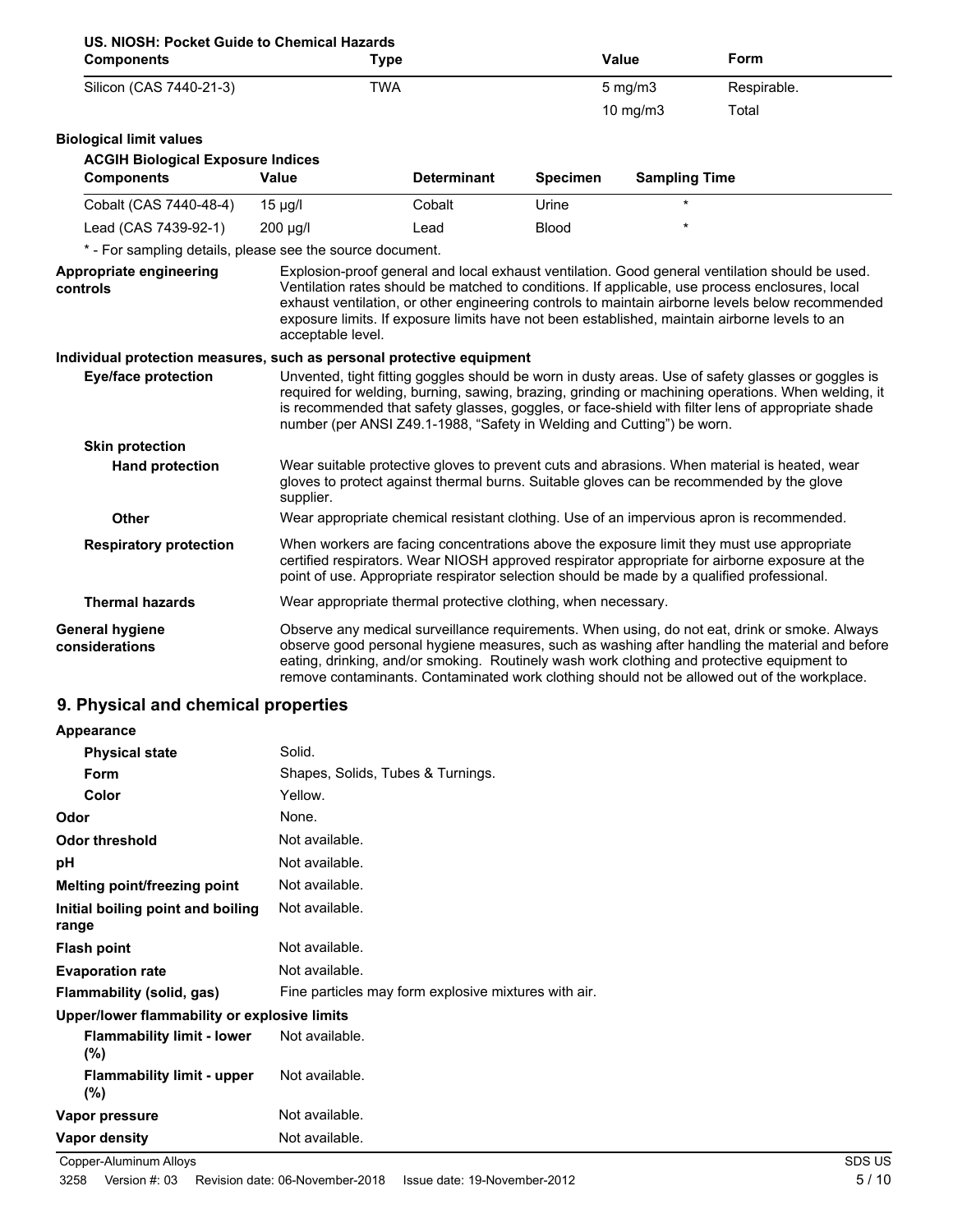| <b>Relative density</b>                           | Not available.      |
|---------------------------------------------------|---------------------|
| Solubility(ies)                                   |                     |
| Solubility (water)                                | Insoluble in water. |
| <b>Partition coefficient</b><br>(n-octanol/water) | Not available.      |
| <b>Auto-ignition temperature</b>                  | Not available.      |
| <b>Decomposition temperature</b>                  | Not available.      |
| <b>Viscosity</b>                                  | Not available.      |
| <b>Other information</b>                          |                     |
| <b>Explosive properties</b>                       | Not explosive.      |
| <b>Oxidizing properties</b>                       | Not oxidizing.      |
| 10. Stability and reactivity                      |                     |

| <b>Reactivity</b>                            | The product is stable and non-reactive under normal conditions of use, storage and transport.                                                                         |
|----------------------------------------------|-----------------------------------------------------------------------------------------------------------------------------------------------------------------------|
| <b>Chemical stability</b>                    | Material is stable under normal conditions.                                                                                                                           |
| <b>Possibility of hazardous</b><br>reactions | Contact with strong acids will release highly flammable hydrogen gas.                                                                                                 |
| <b>Conditions to avoid</b>                   | Keep away from heat, hot surfaces, sparks, open flames and other ignition sources. Contact with<br>incompatible materials. Minimize dust generation and accumulation. |
| Incompatible materials                       | Strong oxidizing agents. Acids.                                                                                                                                       |
| <b>Hazardous decomposition</b><br>products   | No hazardous decomposition products are known.                                                                                                                        |

### **11. Toxicological information**

### **Information on likely routes of exposure**

| <b>Inhalation</b>                                                                  | May cause allergy or asthma symptoms or breathing difficulties if inhaled. Prolonged inhalation<br>may be harmful. Elevated temperatures or mechanical action may form dust and fumes which<br>may be irritating to the mucous membranes and respiratory tract. Heating above the melting point<br>releases metallic oxides which may cause metal fume fever by inhalation. The symptoms are<br>shivering, fever, malaise and muscular pain. |
|------------------------------------------------------------------------------------|----------------------------------------------------------------------------------------------------------------------------------------------------------------------------------------------------------------------------------------------------------------------------------------------------------------------------------------------------------------------------------------------------------------------------------------------|
| <b>Skin contact</b>                                                                | May cause an allergic skin reaction. Hot or molten material may produce thermal burns.                                                                                                                                                                                                                                                                                                                                                       |
| Eye contact                                                                        | Elevated temperatures or mechanical action may form dust and fumes which may be irritating to<br>the eyes. Molten material will produce thermal burns.                                                                                                                                                                                                                                                                                       |
| Ingestion                                                                          | May cause discomfort if swallowed.                                                                                                                                                                                                                                                                                                                                                                                                           |
| Symptoms related to the<br>physical, chemical and<br>toxicological characteristics | Elevated temperatures or mechanical action may form dust and fumes which may be irritating to<br>the eye, mucous membranes and respiratory tract. Narcosis. Behavioral changes. Decrease in<br>motor functions. Difficulty in breathing. May cause an allergic skin reaction. Dermatitis. Rash.<br>Contact with hot material can cause thermal burns which may result in permanent damage.                                                   |

### **Information on toxicological effects**

| <b>Acute toxicity</b>                | Not expected to be acutely toxic.                                                                      |                     |
|--------------------------------------|--------------------------------------------------------------------------------------------------------|---------------------|
| <b>Components</b>                    | <b>Species</b>                                                                                         | <b>Test Results</b> |
| Nickel (CAS 7440-02-0)               |                                                                                                        |                     |
| <b>Acute</b>                         |                                                                                                        |                     |
| <b>Inhalation</b>                    |                                                                                                        |                     |
| <b>NOAEC</b>                         | Rat                                                                                                    | 10200 mg/l, 1 hours |
| Oral                                 |                                                                                                        |                     |
| LD50                                 | Rat                                                                                                    | > 9000 mg/kg        |
| Silicon (CAS 7440-21-3)              |                                                                                                        |                     |
| <b>Acute</b>                         |                                                                                                        |                     |
| Oral                                 |                                                                                                        |                     |
| LD50                                 | Rat                                                                                                    | 3160 mg/kg          |
| <b>Skin corrosion/irritation</b>     | May cause irritation through mechanical abrasion. Hot or molten material may produce thermal<br>burns. |                     |
| Serious eye damage/eye<br>irritation | May cause irritation through mechanical abrasion.                                                      |                     |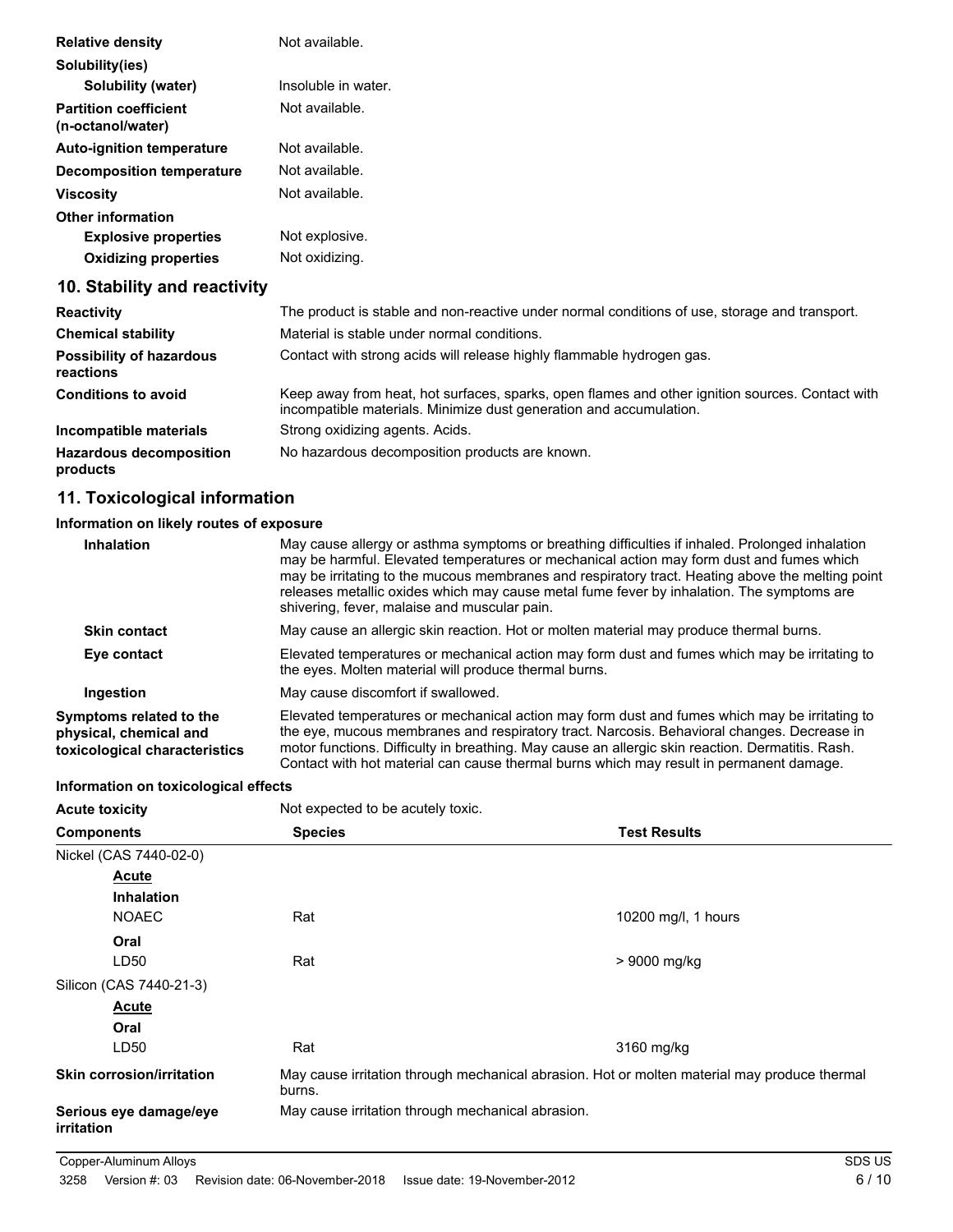#### **Respiratory or skin sensitization**

| <b>ACGIH sensitization</b>                                                                         |                                                                                                                     |                                                                                                                                                                                                                                                                                                                                                                                                                                                                                                 |  |
|----------------------------------------------------------------------------------------------------|---------------------------------------------------------------------------------------------------------------------|-------------------------------------------------------------------------------------------------------------------------------------------------------------------------------------------------------------------------------------------------------------------------------------------------------------------------------------------------------------------------------------------------------------------------------------------------------------------------------------------------|--|
| HARD METALS CONTAINING COBALT AND<br>TUNGSTEN CARBIDE, THORACIC FRACTION, AS CO<br>(CAS 7440-48-4) |                                                                                                                     | Respiratory sensitization                                                                                                                                                                                                                                                                                                                                                                                                                                                                       |  |
| <b>Respiratory sensitization</b>                                                                   | May cause allergy or asthma symptoms or breathing difficulties if inhaled.                                          |                                                                                                                                                                                                                                                                                                                                                                                                                                                                                                 |  |
| <b>Skin sensitization</b>                                                                          | May cause an allergic skin reaction.                                                                                |                                                                                                                                                                                                                                                                                                                                                                                                                                                                                                 |  |
| Germ cell mutagenicity                                                                             | No data available to indicate product or any components present at greater than 0.1% are<br>mutagenic or genotoxic. |                                                                                                                                                                                                                                                                                                                                                                                                                                                                                                 |  |
| Carcinogenicity                                                                                    | Suspected of causing cancer.                                                                                        |                                                                                                                                                                                                                                                                                                                                                                                                                                                                                                 |  |
|                                                                                                    | <b>IARC Monographs. Overall Evaluation of Carcinogenicity</b>                                                       |                                                                                                                                                                                                                                                                                                                                                                                                                                                                                                 |  |
| Lead (CAS 7439-92-1)<br>Nickel (CAS 7440-02-0)<br><b>NTP Report on Carcinogens</b>                 |                                                                                                                     | 2B Possibly carcinogenic to humans.<br>2B Possibly carcinogenic to humans.                                                                                                                                                                                                                                                                                                                                                                                                                      |  |
| Cobalt (CAS 7440-48-4)<br>Lead (CAS 7439-92-1)<br>Nickel (CAS 7440-02-0)                           | OSHA Specifically Regulated Substances (29 CFR 1910.1001-1053)                                                      | Reasonably Anticipated to be a Human Carcinogen.<br>Reasonably Anticipated to be a Human Carcinogen.<br>Reasonably Anticipated to be a Human Carcinogen.                                                                                                                                                                                                                                                                                                                                        |  |
| Not regulated.                                                                                     |                                                                                                                     |                                                                                                                                                                                                                                                                                                                                                                                                                                                                                                 |  |
| <b>Reproductive toxicity</b>                                                                       |                                                                                                                     | May cause harm to breastfed babies. May damage fertility or the unborn child.                                                                                                                                                                                                                                                                                                                                                                                                                   |  |
| Specific target organ toxicity -<br>single exposure                                                | Not classified.                                                                                                     |                                                                                                                                                                                                                                                                                                                                                                                                                                                                                                 |  |
| Specific target organ toxicity -<br>repeated exposure                                              | repeated exposure.                                                                                                  | Causes damage to organs (blood, central nervous system, kidneys, Lungs) through prolonged or                                                                                                                                                                                                                                                                                                                                                                                                    |  |
| <b>Aspiration hazard</b>                                                                           | Not an aspiration hazard.                                                                                           |                                                                                                                                                                                                                                                                                                                                                                                                                                                                                                 |  |
| <b>Chronic effects</b>                                                                             | Prolonged exposure may cause chronic effects.                                                                       |                                                                                                                                                                                                                                                                                                                                                                                                                                                                                                 |  |
|                                                                                                    |                                                                                                                     | Lead may produce maternal toxicity, toxicity to the fetus, and adverse effects to blood, bone<br>marrow, central/peripheral nervous systems, kidney, liver, and reproductive system.                                                                                                                                                                                                                                                                                                            |  |
|                                                                                                    |                                                                                                                     | Chronic exposure to breathing low levels of manganese dust or fume over a long period of time<br>can result in "manganism," a disease of the central nervous system similar to Parkinson's<br>Disease, gait impairment, muscle spasms and behavioral changes.                                                                                                                                                                                                                                   |  |
| <b>Further information</b>                                                                         | erythema and welders flash.                                                                                         | Welding or plasma arc cutting of metal and alloys can generate ozone, nitric oxides and ultraviolet<br>radiation. Short-term (acute) overexposure to welding fumes may result in discomfort such as<br>metal fume fever, dizziness, nausea, or dryness or irritation of nose, throat, or eyes. May<br>aggravate pre-existing respiratory problems (e.g. asthma, emphysema). Ozone overexposure<br>may result in mucous membrane irritation or pulmonary discomfort. UV radiation can cause skin |  |
|                                                                                                    |                                                                                                                     |                                                                                                                                                                                                                                                                                                                                                                                                                                                                                                 |  |

### **12. Ecological information**

Very toxic to aquatic life. Toxic to aquatic life with long lasting effects. Alloys in massive forms present a limited hazard for the environment. **Ecotoxicity Components Species Test Results** Copper (CAS 7440-50-8) **Aquatic** *Chronic* Other **NOEC** Juga plicifera **6 µg/l** Lead (CAS 7439-92-1) **Aquatic** *Acute* Crustacea EC50 Ceriodaphnia dubia 0.248 mg/l, 48 hours pH8 Fish CC50 Pimephales promelas 0.283 mg/l, 96 hours pH8 Nickel (CAS 7440-02-0) **Aquatic** *Chronic* Crustacea NOEC Ceriodaphnia dubia 2.8 µg/l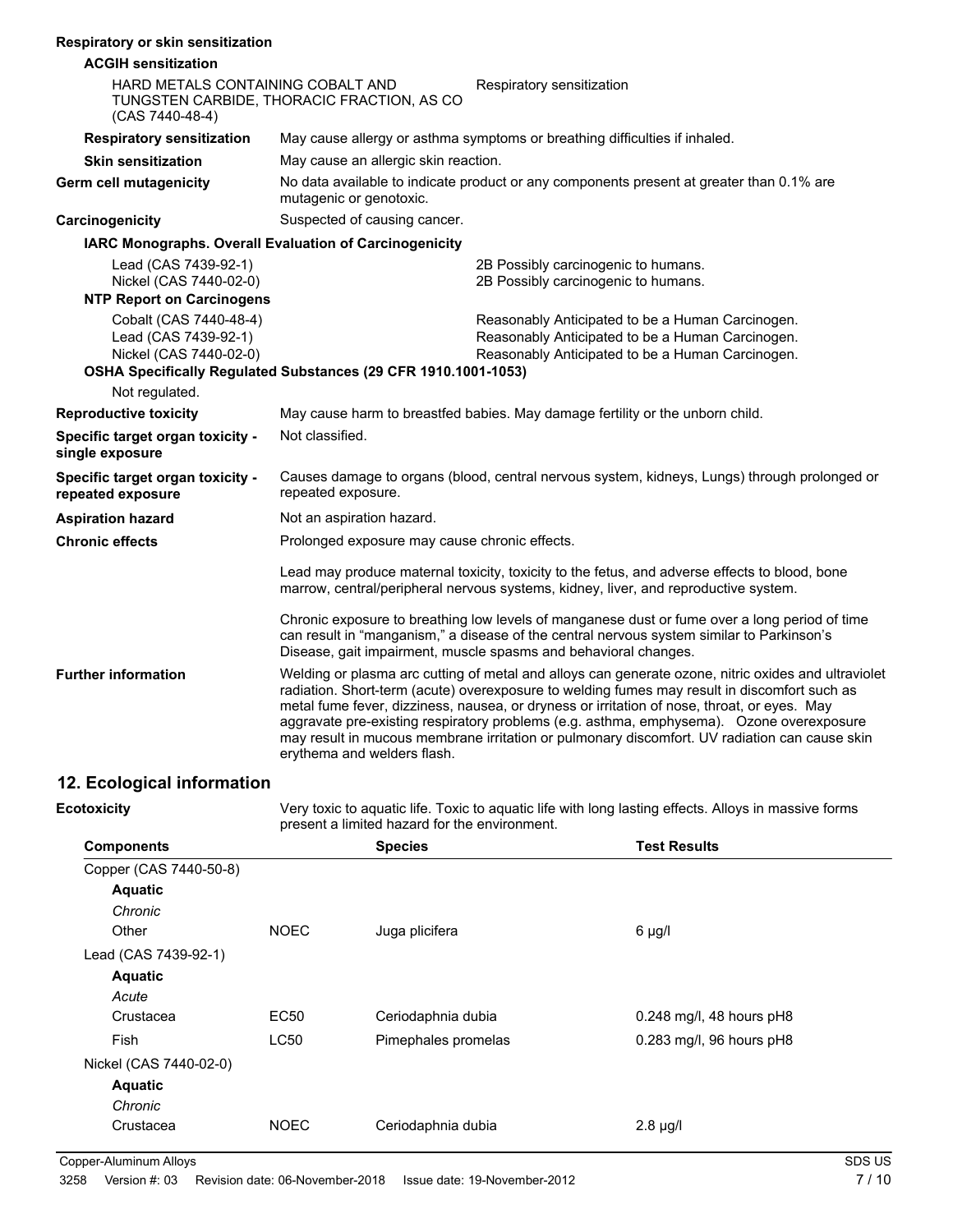| <b>Components</b>                    |       | <b>Species</b>                                               | <b>Test Results</b>                                                                            |
|--------------------------------------|-------|--------------------------------------------------------------|------------------------------------------------------------------------------------------------|
| Fish                                 | NOEC. | Zebra danio (Danio rerio)                                    | $40 \mu g/l$                                                                                   |
| <b>Persistence and degradability</b> |       | Not relevant for inorganic substances.                       |                                                                                                |
| <b>Bioaccumulative potential</b>     |       | The product contains potentially bioaccumulating substances. |                                                                                                |
| Mobility in soil                     |       | Alloys in massive forms are not mobile in the environment.   |                                                                                                |
| Other adverse effects                |       | the US Federal Clean Air Act (see section 15).               | This product contains one or more substances identified as hazardous air pollutants (HAPs) per |

#### **13. Disposal considerations**

| <b>Disposal instructions</b>             | Consult authorities before disposal. Incinerate the material under controlled conditions in an<br>approved incinerator. Do not allow this material to drain into sewers/water supplies. Do not<br>contaminate ponds, waterways or ditches with chemical or used container. Dispose of<br>contents/container in accordance with local/regional/national/international regulations. |
|------------------------------------------|-----------------------------------------------------------------------------------------------------------------------------------------------------------------------------------------------------------------------------------------------------------------------------------------------------------------------------------------------------------------------------------|
| Local disposal regulations               | Dispose in accordance with all applicable regulations.                                                                                                                                                                                                                                                                                                                            |
| Hazardous waste code                     | The waste code should be assigned in discussion between the user, the producer and the waste<br>disposal company.                                                                                                                                                                                                                                                                 |
| Waste from residues / unused<br>products | Dispose of in accordance with local regulations. Empty containers or liners may retain some<br>product residues. This material and its container must be disposed of in a safe manner (see:<br>Disposal instructions).                                                                                                                                                            |
| <b>Contaminated packaging</b>            | Since emptied containers may retain product residue, follow label warnings even after container is<br>emptied. Empty containers should be taken to an approved waste handling site for recycling or<br>disposal.                                                                                                                                                                  |

### **14. Transport information**

#### **DOT**

Not regulated as dangerous goods.

#### **IATA**

Not regulated as dangerous goods.

#### **IMDG**

Not regulated as dangerous goods.

**Transport in bulk according to** Not applicable. **Annex II of MARPOL 73/78 and the IBC Code**

### **15. Regulatory information**

#### **US federal regulations**

This product is a "Hazardous Chemical" as defined by the OSHA Hazard Communication Standard, 29 CFR 1910.1200.

#### **TSCA Section 12(b) Export Notification (40 CFR 707, Subpt. D)**

Not regulated.

| CERCLA Hazardous Substance List (40 CFR 302.4) |  |
|------------------------------------------------|--|
|------------------------------------------------|--|

| Copper (CAS 7440-50-8)               | Listed. |
|--------------------------------------|---------|
| Lead (CAS 7439-92-1)                 | Listed. |
| Nickel (CAS 7440-02-0)               | Listed. |
| DA 904 Empresar prizesa patification |         |

### **SARA 304 Emergency release notification**

Not regulated.

**OSHA Specifically Regulated Substances (29 CFR 1910.1001-1053)**

Lead (CAS 7439-92-1) Reproductive toxicity

Central nervous system Kidney Blood Acute toxicity

#### **Superfund Amendments and Reauthorization Act of 1986 (SARA)**

**SARA 302 Extremely hazardous substance**

Not listed.

**SARA 311/312 Hazardous** Yes **chemical**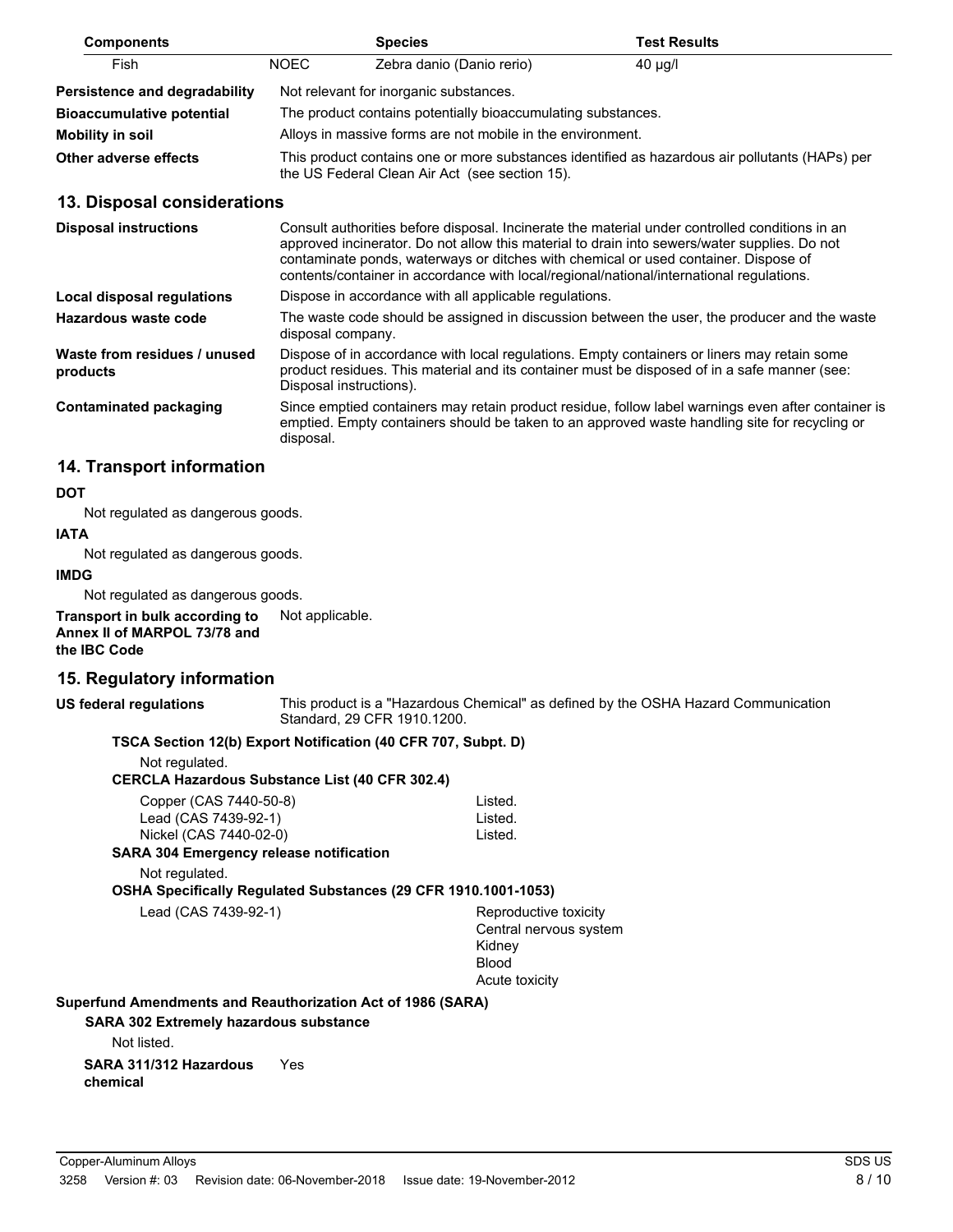| <b>Classified hazard</b> | Combustible dust                                             |
|--------------------------|--------------------------------------------------------------|
| categories               | Respiratory or skin sensitization                            |
|                          | Carcinogenicity                                              |
|                          | Reproductive toxicity                                        |
|                          | Specific target organ toxicity (single or repeated exposure) |

#### **SARA 313 (TRI reporting)**

| <b>Chemical name</b> | <b>CAS number</b> | $%$ by wt.  |
|----------------------|-------------------|-------------|
| Aluminium            | 7429-90-5         | $0.25 - 16$ |
| Cobalt               | 7440-48-4         | $0 - 2.5$   |
| Copper               | 7440-50-8         | $58 - 94.5$ |
| Lead                 | 7439-92-1         | $0 - 3$     |
| Manganese            | 7439-96-5         | $0.3 - 3.5$ |
| <b>Nickel</b>        | 7440-02-0         | $0 - 5.5$   |

#### **Other federal regulations**

#### **Clean Air Act (CAA) Section 112 Hazardous Air Pollutants (HAPs) List**

Cobalt (CAS 7440-48-4) Lead (CAS 7439-92-1) Manganese (CAS 7439-96-5) Nickel (CAS 7440-02-0)

#### **Clean Air Act (CAA) Section 112(r) Accidental Release Prevention (40 CFR 68.130)**

Not regulated.

**Safe Drinking Water Act** Contains component(s) regulated under the Safe Drinking Water Act. **(SDWA)**

#### **US state regulations**

#### **US. Massachusetts RTK - Substance List**

Aluminium (CAS 7429-90-5) Cobalt (CAS 7440-48-4) Copper (CAS 7440-50-8) Lead (CAS 7439-92-1) Manganese (CAS 7439-96-5) Nickel (CAS 7440-02-0) Silicon (CAS 7440-21-3)

#### **US. New Jersey Worker and Community Right-to-Know Act**

Aluminium (CAS 7429-90-5) Cobalt (CAS 7440-48-4) Copper (CAS 7440-50-8) Lead (CAS 7439-92-1) Manganese (CAS 7439-96-5) Nickel (CAS 7440-02-0) Silicon (CAS 7440-21-3)

#### **US. Pennsylvania Worker and Community Right-to-Know Law**

Aluminium (CAS 7429-90-5) Cobalt (CAS 7440-48-4) Copper (CAS 7440-50-8) Lead (CAS 7439-92-1) Manganese (CAS 7439-96-5) Nickel (CAS 7440-02-0) Silicon (CAS 7440-21-3)

#### **US. Rhode Island RTK**

Aluminium (CAS 7429-90-5) Cobalt (CAS 7440-48-4) Copper (CAS 7440-50-8) Lead (CAS 7439-92-1) Manganese (CAS 7439-96-5) Nickel (CAS 7440-02-0) Silicon (CAS 7440-21-3)

#### **California Proposition 65**



**WARNING:** This product can expose you to chemicals including Lead, which is known to the State of California to cause cancer and birth defects or other reproductive harm. For more information go to www.P65Warnings.ca.gov.